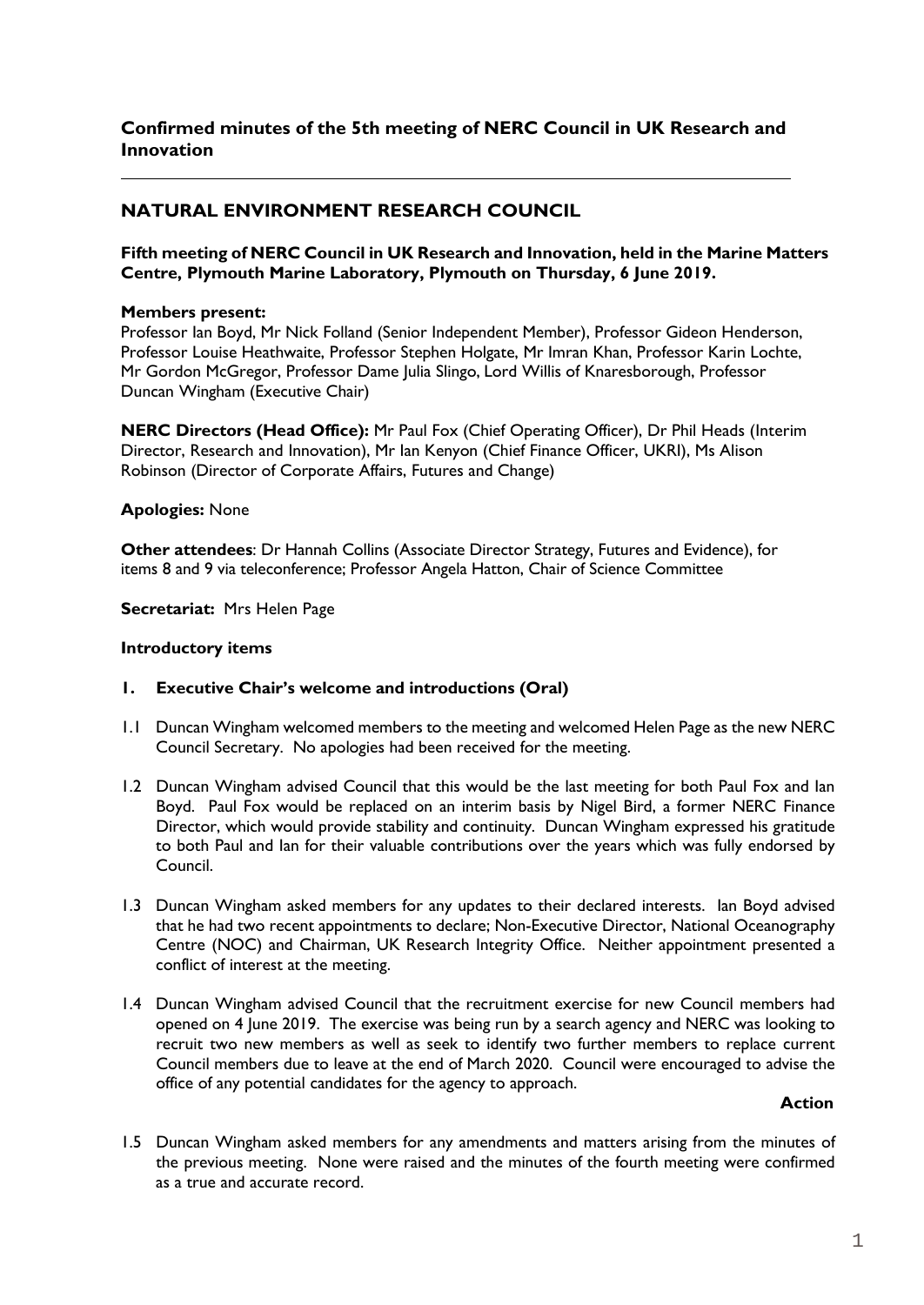1.6 Duncan Wingham advised that the majority of the actions listed on the Decisions and Actions paper were complete. Item 2.6 would be closed imminently and item 11.2, the Terms of Reference for Science Committee, would be discussed at September Council. All remaining decisions and actions were accepted.

**Action**

### **2. NERC Council annual self-assessment (NERC 19/13)**

- 2.1 Nick Folland chaired this item and advised that there was a requirement under the Council Terms of Reference to conduct an annual self-assessment of its effectiveness along with a review of member contributions.
- 2.2 Nick Folland advised that Council were also being asked to review the future chairmanship of the NERC Council meetings. The proposal was to either continue with the current arrangement or for the Senior Independent Member (SIM) to assume the role of Chair.
- 2.3 Nick Folland informed Council that, as part of the self-assessment exercise, a form would be circulated for completion and the timetable was provided in the paper. Council were subsequently advised that there would also be an opportunity to discuss their responses either face to face or<br>over the phone with Nick Folland on request. A consolidated outcome of the exercise would over the phone with Nick Folland on request. be shared at the September Council meeting.

### **Action**

- 2.4 Nick Folland suggested that it would be useful to include the NERC Executive in the self-assessment exercise which Council supported and clarified that the intention would be to repeat the exercise on an annual basis.
- 2.5 Duncan Wingham highlighted that there would also be an independent review of Council every three years (with the first review expected to take place in 2021). Duncan Wingham advised that the rolling programme of business was mapped against the Council Terms of Reference to provide evidence for any forthcoming independent review.
- 2.6 Nick Folland invited Council to comment on the future chairmanship of meetings noting that it had been agreed at the inaugural meeting that Duncan Wingham would chair the meetings initially and that this would be reviewed at a later date.
- 2.7 Duncan Wingham explained that there was no uniform approach across UKRI with some meetings being chaired by the Executive Chair and some by the SIM.
- 2.8 Council agreed that the current arrangement was successful and were supportive that the Executive Chair continue to chair the meetings. Council suggested that, when deemed appropriate from a governance perspective, the SIM might chair some items and Nick Folland confirmed that this fell within the remit of the SIM.
- 2.9 Council asked whether the Executive Chair experienced any conflict in both chairing the meetings and representing NERC interests and Duncan Wingham advised that the approach he adopted was to gain consensus and he did not, therefore, consider there to be a conflict.
- 2.10 It was agreed to proceed with the self-assessment exercise and review the Chairmanship on an annual basis as part of the self-assessment exercise.

**Decision**

## **3. Executive Chair's update (Oral)**

3.1 Duncan Wingham gave an oral update on some of the key activities since the previous Council meeting.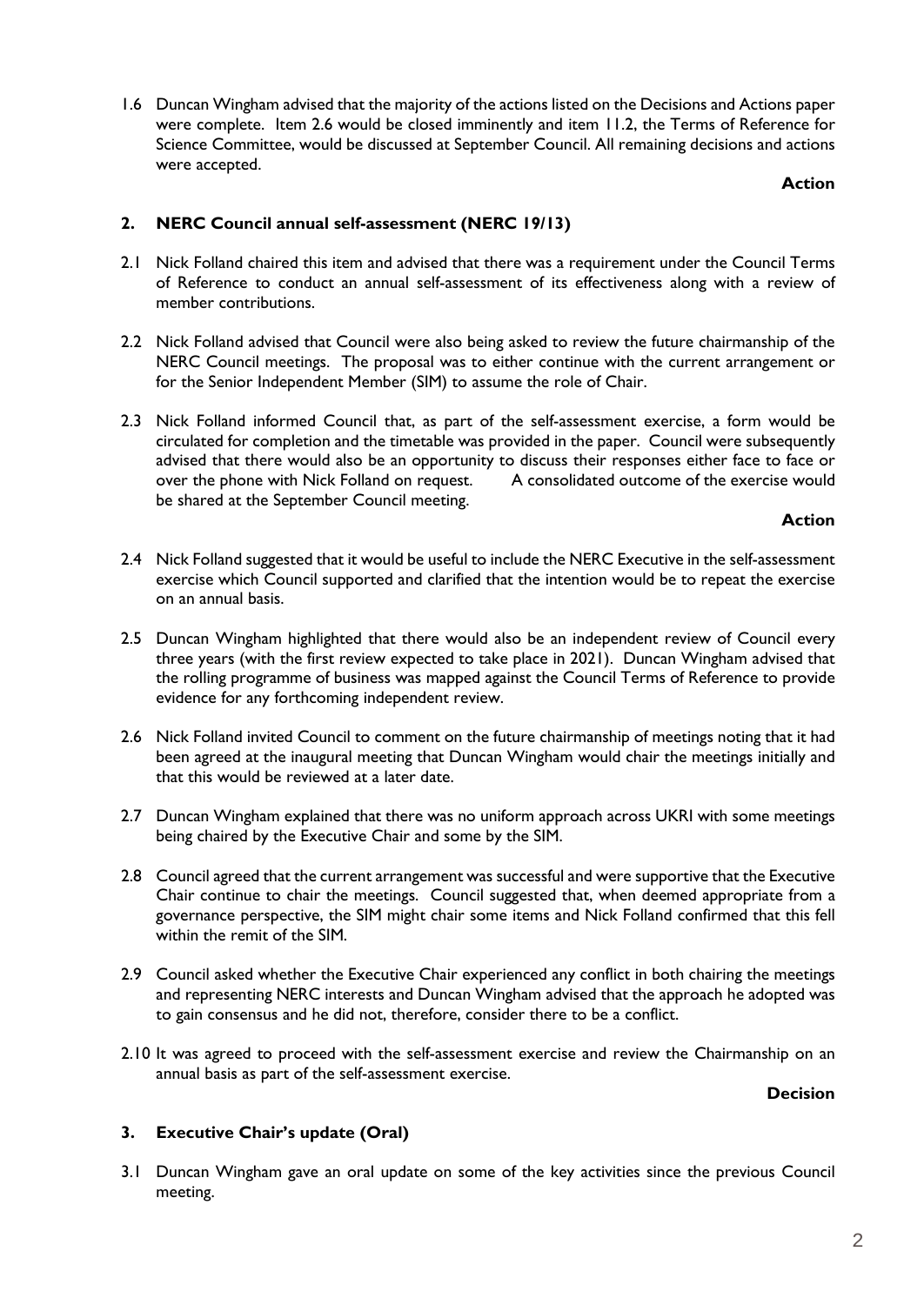### i. Strategic Delivery Plan

Duncan Wingham advised Council that the Strategic Delivery Plan would now be known as the Delivery Plan and was due to be published on Monday, 10 June 2019.

ii. **University visits** 

Duncan Wingham had recently visited the universities of Bristol, Exeter and Lancaster with visits planned to Oxford and Imperial. The visits had provided an opportunity to summarise the priorities outlined in the Delivery Plan.

iii. Industrial Strategy Challenge Fund (ISCF)

Duncan Wingham reminded Council that NERC had been successful in securing private investment in excess of £170m for an Industrial Strategy Challenge Fund (ISCF) programme to reduce plastic waste. The business plan had now been approved and approval for the delivery plan was expected imminently. Duncan Wingham, in response to a query, advised that specific detail on the programme would be available following a Ministerial announcement which was expected prior to the parliamentary summer recess.

### iv. Green Finance

Duncan Wingham advised Council that the subject of green finance was being actively pursued by the Department for Business, Energy and Industrial Strategy (BEIS), HM Treasury and the Bank of England with the aim of ensuring private concerns materialised climate related risks on their balance sheets. The finance community were aware of this growing momentum within government which had led to the creation of the Green Finance Institute created with matched funding from BEIS and the finance sector. There was acknowledgement within the finance community that failure to address this would potentially result in regulation. It was noted, however, that there was a lack of knowledge, outside of the insurance sector, on how to materialise these risks on the balance sheet.

Duncan Wingham advised Council that he felt NERC had a role to play in this area and advised that, during the last ISCF competition, a Green Finance bid had been received which was not successful. Duncan Wingham had subsequently discussed with the proposers the possibility of a smaller scale partnership activity and was pleased to be able to advise Council that it had been agreed earlier today to fund a joint project with Innovate UK.

Julia Slingo advised that she had been involved with the Geneva Association which was the umbrella organisation for the leading insurers in the world and was due to attend a major invited conference in London on 11-12 July on advancements in modelling and integration of physical and transition climate risks with a focus on core insurance business asset management and investment applications. Attendees would include world leading climate scientists and the Bank of England and she would be happy to report back on the outcomes. Duncan Wingham suggested that he advise BEIS of the upcoming conference and Julia Slingo agreed to assist with an invitation if required.

#### **Action**

#### v. Public Engagement

Duncan Wingham invited Alison Robinson to provide an update on public engagement.

Alison Robinson advised that there were two areas of mention. NERC was contributing to the Hay Festival with NERC researchers from Peru, Colombia and the UK being paired with artists to create stories about ongoing research projects. The second highlight was NERC's Engaging Environments programme which had awarded  $£1.3$ m for a stage 2 project led by the Universities of Reading and Birmingham.

#### vi. NERC Capital Call 2019

NERC intended to launch a small capital call with grants awarded to start on 1 October 2019. The intention was to make it clear that there was a requirement for information to be provided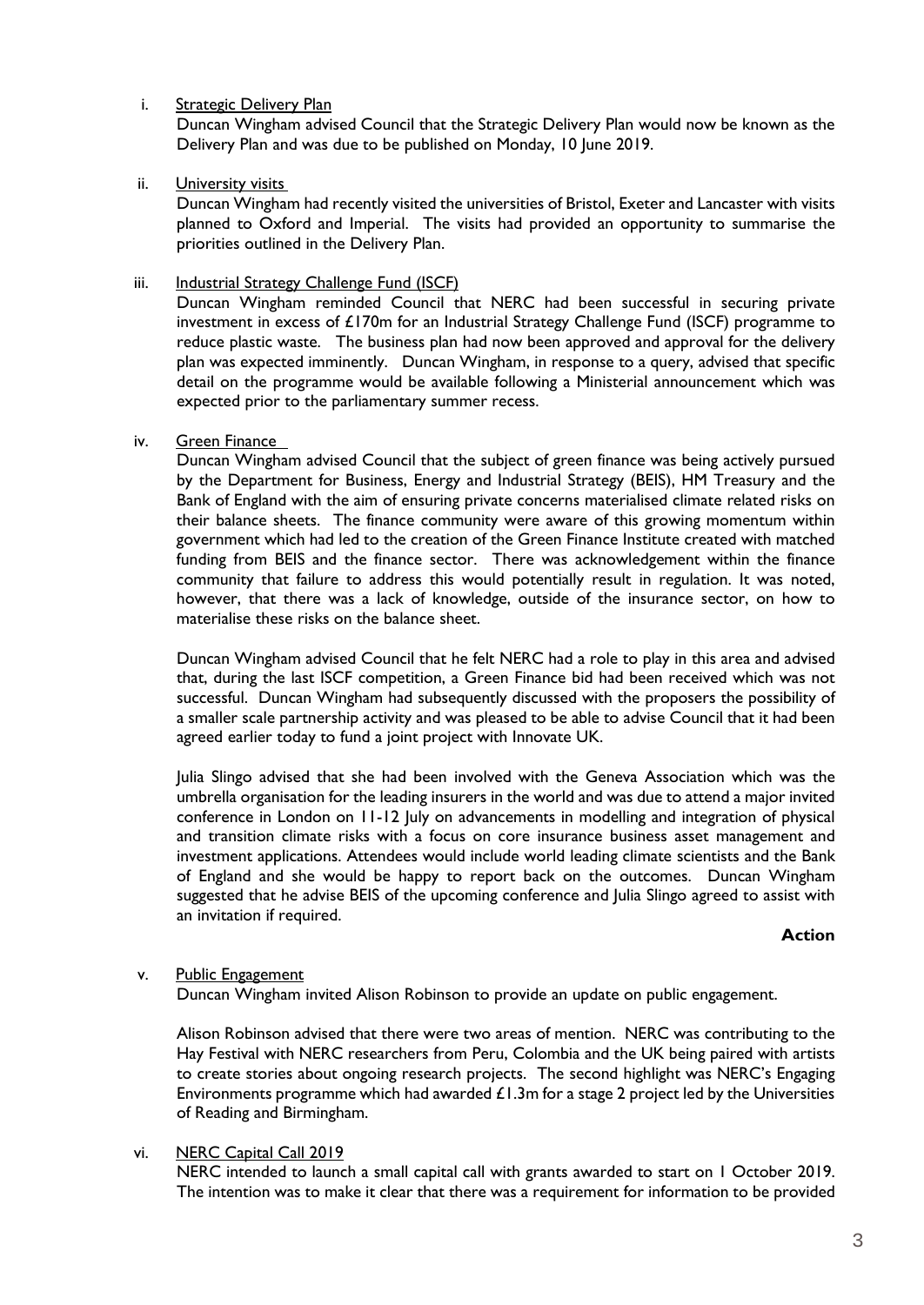on use of equipment and that this would be a condition of any award with non-adherence leading to a return of funds.

- vii. Appointment of a new Director for the British Geological Survey (BGS) Interviews for the BGS Director post being vacated by John Ludden were taking place w/c 10 **Suite** Section 2014 **Contract Contract Contract Contract Contract Contract Contract Contract Contract Contract Contract Contract Contract Contract Contract Contract Contract Contract Contract Contract Contract Contract Co**
- viii. Hadley Centre

There had been an ongoing discussion regarding the future funding for the Hadley Centre. It had now been agreed that the Centre would be funded in a similar way to other Public Sector Research Establishments (PSRE) which was the subject of a ministerial agreement. Council agreed that this was a positive outcome.

ix. Halley Antarctic Base

Whilst the two major cracks on the Brunt ice shelf remained a concern there had been a deceleration in their expansion.

The withdrawal of the US air force in sustaining the DASH 7 fleet would lead to the primary air link into Rothera becoming increasingly expensive to operate. It has not proved possible to source a replacement aircraft that might land at Rothera.

#### **Items for discussion**

#### **4. Spending Review (NERC 19/14)** (*Slides item 4, June 2019)*

- 4.1 Alison Robinson presented this item and talked through slides to update Council on the upcoming Spending Review. It was anticipated that there would be a delay to the Spending Review until a new Prime Minister was in post and it was expected that a one year rollover of budgets would ensue.
- 4.2 Alison Robinson explained that the spending review was a two stage process. The first stage was to work with UKRI on the collective case for investment in the science budget overall with the second stage concerning the allocation of funding including to individual Research Councils.
- 4.3 Alison Robinson explained that two scenarios were being developed by UKRI for the Spending Review submission: flat real and an increase in budget in line with the intention to increase to 2.4% GDP by 2027 which equated to an approximate doubling of budget.
- 4.4 Alison Robinson set out to Council how NERC was proposing to deliver the ambitions of the new NERC strategy with the flat real scenario and showed details of how that would flow through to funding lines. Alison Robinson then outlined the categories being used by UKRI for the spending review submission and how these related to existing NERC funding lines as well as indicating what an approximate doubling under the 2.4% scenario might look like for NERC mapped against the UKRI categories. Council were invited to share their views on the balance of investment to inform future submissions.
- 4.5 Duncan Wingham added that, under the 2.4% scenario, the Executive had sought to consider which areas to increase rather than a straight doubling of budget across the board for all categories. This was noted by Council.
- 4.6 Council were pleased to see that discovery science was viewed as a high priority and discussed how this should be represented in the spending review narrative, focusing on the need to link discovery science to solutions. The upcoming item on Discovery Science would be a first step in assisting the consideration of the balance between strategic and discovery science.
- 4.7 Council queried the 2.4% spend profile on 'people' which doubled from 2019/20 to 2020/21. Council recognised that any increase in funding was welcome but had concerns that this would be difficult to achieve without diminishing the quality and asked the executive to consider this in future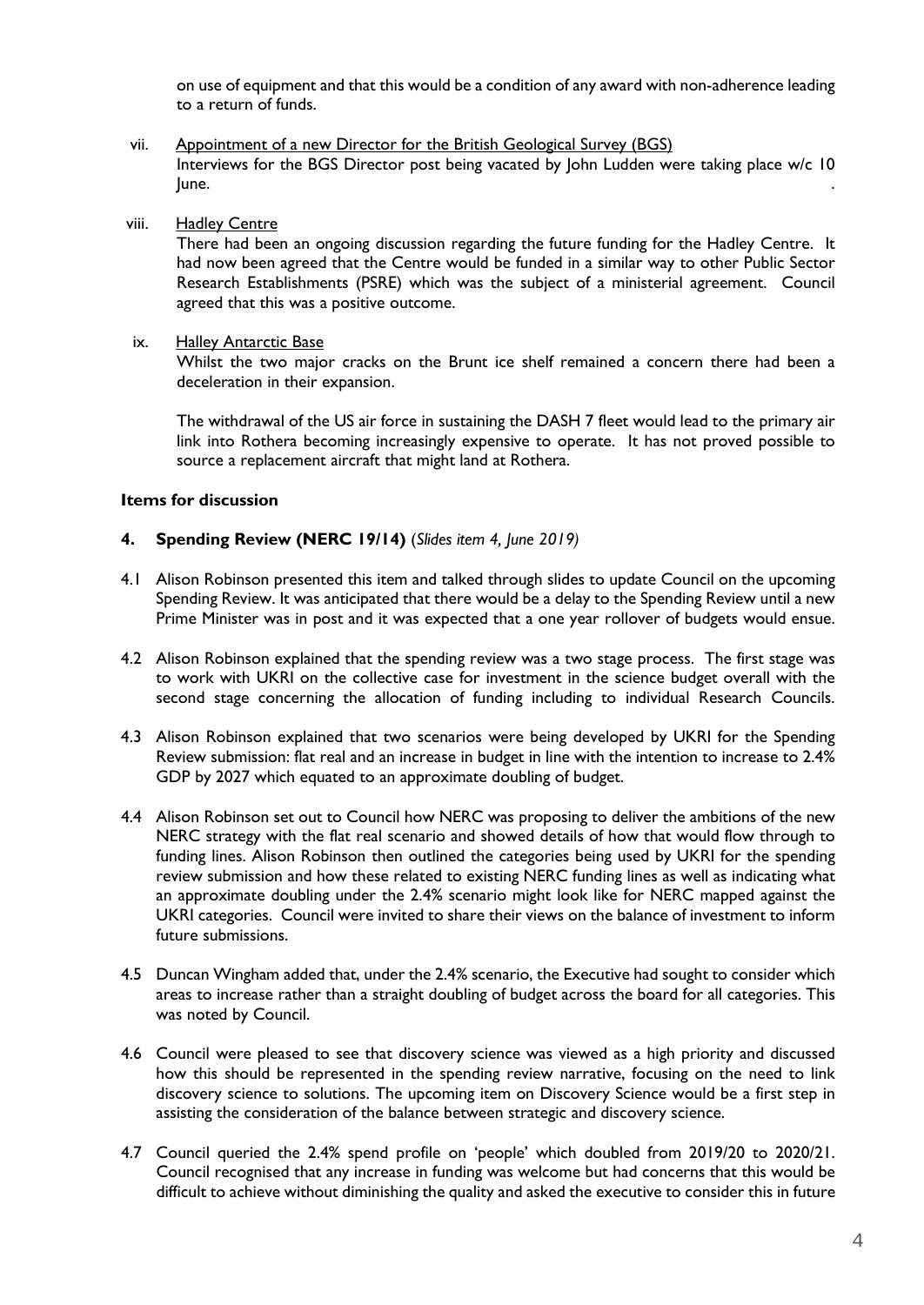submissions, noting that, in order to achieve 2.4%, it would be necessary to significantly increase the community and that this would need to be an early aim.

- 4.8 Council were supportive that training should not be confined to fellowships and studentships but widened to include innovative technical training.
- 4.9 Council commented that the ambition to achieve 2.4% would only be possible with private sector funding and it was not clear how this would be achieved. Council noted that it remained likely that the outcome would be flat cash and expected the executive to give equal focus to this scenario to ensure it was robust.
- 4.10 Duncan Wingham added that NERC was required to address how we might meet the 2.4% target. The planning assumption was flat cash with 2.4% being transformative. If the outcome were flat cash, NERC would need to give serious consideration on how to sustain national capability.

### **5. Transformation (Oral)** *(Slides item 5, June 2019)*

- 5.1 Duncan Wingham presented slides and informed Council that the new structure within NERC would be in place by the end of June. The primary change was to the Research and Innovation directorate which would be split into two directorates; one dealing with the conventional portfolio and one dealing with the more complex long-term funding 'Strategic Partnerships' such as the UKRI cross-cutting funds. The aims were to increase the strength in UKRI cross-council funds, such as ISCF and SPF and to increase activity in understanding research outcomes (to be discussed further under the Discovery Science item (Item 8)).
- 5.2 Duncan Wingham explained that NERC currently had a large number of vacancies (35) and delays had recently been experienced with advertising posts. The number of vacancies were partly due to turnover relating to pay disparity within UKRI which it is planned to resolve in this year's pay remit.
- 5.3 Duncan Wingham advised Council that a new UKRI Transformation Director was now in place and was supportive of establishing a robust framework and governance structure for the replacement of the grant funding system and the first meeting of the over-arching board would take place w/c 10 June 2019. Council had an oversight responsibility for those elements which the Executive Chair was responsible for within UKRI and Duncan Wingham informed Council that he intended to bring two papers to the next meeting; one on the UKRI grants system and one on open access.
- 5.4 Duncan Wingham advised that the communications activity had recently been centralised within UKRI and the size of the function reduced. Duncan Wingham invited Alison Robinson to comment on this element and she clarified that public and external engagement would remain within NERC. From 24 June there would no longer be a dedicated NERC communications team; whilst there would be advantages such as communication on UKRI programmes, there remained some risks with regard to supporting the end-to-end grants process and communicating with the research community.
- 5.5 Council expressed some concern about the loss of a NERC specific communications team. Duncan Wingham suggested that Council re-visit this in six months to see whether these changes have had any negative impact.

#### **Action**

#### **6. Infrastructure Roadmap: next steps (NERC 19/15)** *(Slides item 6, June 2019)*

6.1 Alison Robinson introduced this item to inform Council of the Environment Sector contribution to the UK Research and Innovation Infrastructure Roadmap due to be published in September. Alison Robinson explained that the focus today would be on the near final chapter and Council were invited to provide any final challenge to the first edition of the Infrastructure Roadmap.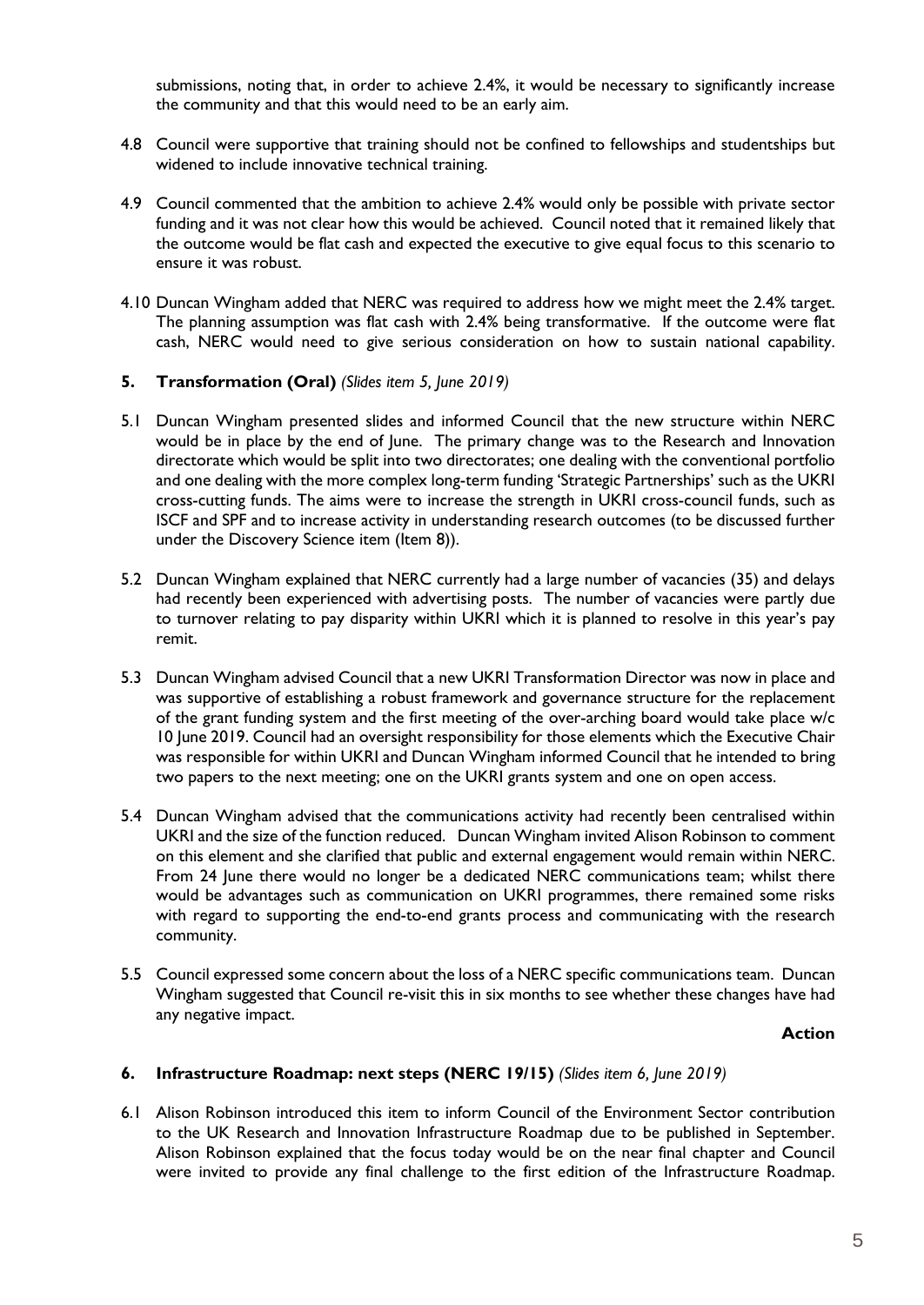- 6.2 Alison Robinson advised that the Antarctic Logistics and Infrastructure (ALI) partition would be referenced in Chapter One as a decision was taken to separate this from the Environment Chapter.
- 6.3 Alison Robinson explained that community engagement with the NERC Community had been useful and extended particular thanks to Julia Slingo, Louise Heathwaite and Gordon McGregor for their valuable input. Alison Robinson clarified that the Infrastructure Roadmap related to the Spending Review by taking the ambitions of the Roadmap to track that things we were proposing now were consistent and had shaped NERC priorities including for spending review submissions.
- 6.4 Council queried whether there was any overlap/duplication between the Environment Sector Chapter and other chapters within the Roadmap and emphasised the importance of ensuring it was cross-cutting rather than compartmentalised. Alison Robinson assured Council this would happen as a next step.
- 6.5 Council asked whether the chapter on Biology might be shared, in particular with regard to how molecular science might be applied to environmental science and how this might be useful in addressing conservatism in this area. Alison Robinson agreed to seek permission for this and to seek to add something to highlight the inter-related aspects in this area.

## **Action**

- 6.6 Council suggested that it would be helpful to know what the next steps might be and how it was intended to lead the community in thinking more strategically. Alison Robinson informed Council that a further iteration of the Roadmap was expected in the next two years and that work would start once the Roadmap had been published which would help to determine the next steps.
- 6.7 Duncan Wingham added that moving from the Roadmap to a process of prioritisation and implementation was the next step, and noted the need for careful thought for the Roadmap to live up to its potential.
- 6.8 Council suggested that, in light of NERC's global footprint, it might be useful to compare the UKRI Roadmap to those produced elsewhere, for instance in the US, China and Japan so as that decisions needed to be made on future capital investment could be prioritised against UK strengths and existing national and international capabilities. Duncan Wingham agreed the Executive would investigate this suggestion further.

#### **Action**

6.9 Duncan Wingham asked Council to provide any final comments to Alison Robinson by 10 June.

## **Action**

## **7. Creating a community to deliver environmental solutions (NERC 19/16)**

- 7.1 Phil Heads introduced this item and explained that we were seeking approval to develop a scheme to provide large-scale, long-term, flexible funding to create interdisciplinary communities to deliver environmental solutions. It would be important to establish effective management and governance given the scale and complexity of the scheme.
- 7.2 Phil Heads advised that an EPSRC-led programme, the National Interdisciplinary Centre for Circular Economy Research (NICER), with a similar focus was awaiting approval as part of the UKRI Strategic Priorities Fund (SPF). It was planned to co-ordinate the NERC initiative with NICER to ensure clarity and complementarity before launching the NERC call in Spring 2020.
- 7.3 Council were supportive of the approach with discussion focusing on:
	- i. Achieving a broad and balanced portfolio of topics for NERC investment through a process that allowed proposers to identify topics and NERC to select a balanced set of investments.
	- ii. Identifying clear outcomes and success measures, during and after the life of each investment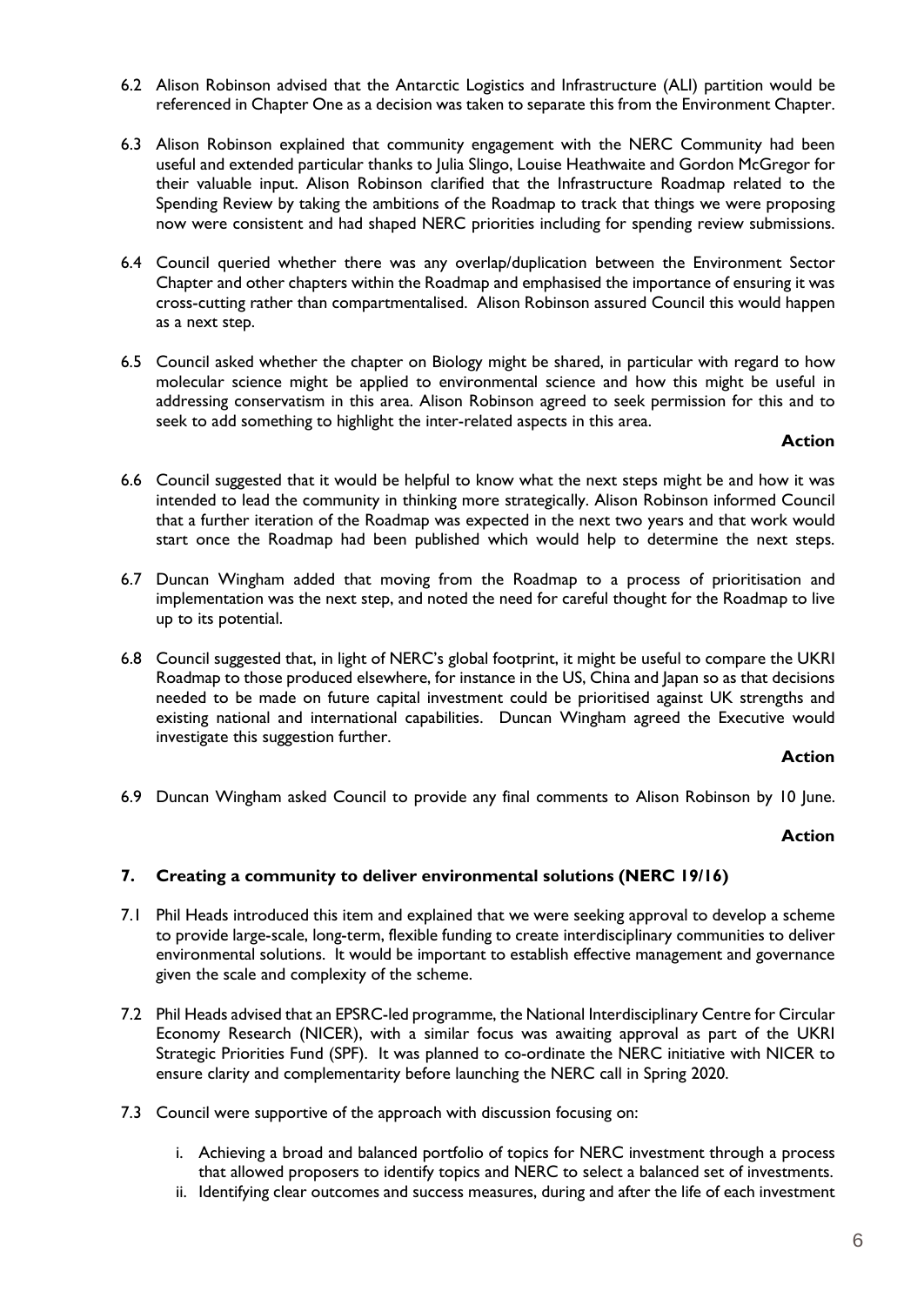and across a wider community beyond the recipients of funding.

- iii. Building partnerships with industry to deliver solutions and to attract matched funding.
- iv. Identifying a new generation of imaginative and entrepreneurial leaders.
- v. Promoting and socialising this new scheme and way of working before the call for proposals.
- 7.4 Duncan Wingham added that he had already started to raise this opportunity informally as part of his recent university visits and that it would be important to ensure success was evaluated.
- 7.5 Duncan Wingham summarised that the intention was to issue an open call and that a two stage process would be implemented with the intention of inviting approximately 15 full bids. It would be important to ensure matched funding was considered but not a hard requirement and partnerships of a regional nature would be welcomed. Duncan Wingham confirmed that An Announcement of Opportunity (AO) would be brought back to Council.

### **Action**

## **8. Discovery Science: are we getting the best? (NERC 19/17)***(Slides item 8, June 2019)*

- 8.1 Alison Robinson introduced this item and presented slides to provide an initial analysis of whether NERC was funding the best science and scientists in discovery science. Hannah Collins joined via teleconference. The definition of 'best' was drawn from the ambitions set out in the new NERC strategy, and included excellence, innovation and adventurous science.
- 8.2 Hannah Collins explained that three areas had been considered in answering the question of whether NERC was funding the best; people, science and process. In looking at whether NERC funded the best people, the evidence suggested that, out of the top 500 Earth and Environmental Science researchers ranked by H-Index, circa 30% had submitted standard grant proposals to NERC within the last five years and more work was needed to understand this. In addressing the question of whether NERC was funding the best science, the evidence suggested that the citation impact was higher than the world average. With regard to NERC process it was difficult to measure whether the research was innovative or adventurous and there was a further limitation as NERC does not take track record into account in the way that other Research Councils do. Alison Robinson added that, as the H-index measures total career rather than activity over the past five years, it does have limitations.
- 8.3 Council welcomed the paper and the initial analysis of the NERC community, noting that the information presented demonstrated that more work was needed to provide the evidence for considering any potential change in the way NERC commissioned discovery science. Council suggested the following in their discussion as worthy of consideration as this area was developed further:
	- i. whether data on who had applied for strategic funding rather than standard grants might give some insight into the science undertaken and how it advanced the cutting edge of knowledge, noting the graph in Annex B that showed that strategic research had now overtaken the fellowship citation impact;
	- ii. that given the limitations of using the H-index and the suggestion that citations were a more useful indicator as they can be limited to the past five years, whether other sources of data, e.g. the REF or information on the career level of PI's might be useful as there may be more useful metrics for early career researchers.
	- iii. that consideration might be given to peer recognition, such as prizes, awards, keynote talks and membership of national and international committees to inform who were NERC 'leading lights'; and
	- iv. some form of independent assessment of considerations of the 'best' might assist with creating a credible body of evidence and others such as the learned societies might provide a different perspective.
- 8.4 Duncan Wingham commented on the fact that the NERC peer review system does not take account of recent track record and suggested that consideration needed to be given as to whether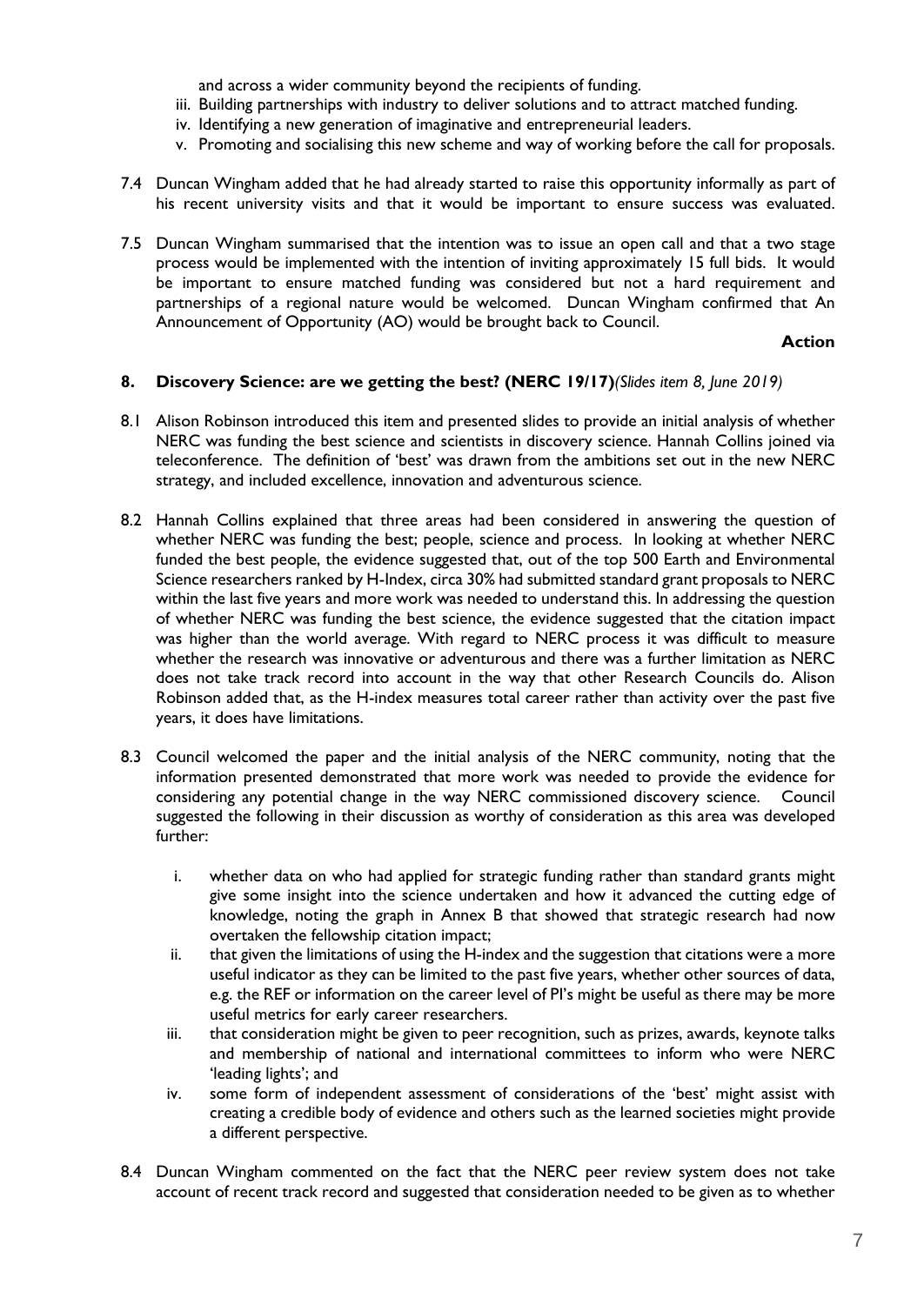we have the right mechanisms in place. Duncan Wingham emphasised that it would be important to ensure that any changes to the peer review system were well justified in order to defend the decision within the community.

- 8.5 Council asked for clarification on the definition of outputs and outcomes, for example if a highly cited paper constituted an outcome of a scientific process, then this should be made clear to the wider community. It was also suggested that this analysis was also important in a UKRI context and suggested that a joint approach might be appropriate.
- 8.6 Duncan Wingham confirmed that the exercise would be broadened to take account of the Council discussion and a more detailed proposal brought to Council in December to provide an evidence base which would allow Council to consider if any changes to how discovery science was commissioned might be required.

**Action**

### **9. Commissioning strategic research to address NERC SDP ambitions (NERC 19/18)**  *(Slides item 9, June 2019)*

- 9.1 Alison Robinson introduced this item which outlined a proposed process to ensure Council were confident that NERC was able to deliver on the long-term ambitions set out in the Delivery Plan. Hannah Collins joined via teleconference.
- 9.2 Hannah Collins explained the proposed approach was for the Executive to undertake a gap analysis and prioritisation that would then be reviewed by the Science Committee to ensure the NERC community fed into this process. Science Committee would then recommend a prioritised list of topics to address gaps which would be agreed by Council in the form of a 'roadmap' so that this could then be used agilely throughout the year to inform funding opportunities. Subsequently, NERC Head Office would generate Announcements of Opportunity for the highest priority topics for NERC investment. Alison Robinson emphasised that the nature of opportunities arising from the UKRI collective funds, as well as from NERC strategic science meant that an ability to be flexible and creative within agreed priorities was a key part of the proposed process.
- 9.3 Council commented that the first two steps of the process were key: SDP gap analysis and prioritisation and if these were structured in a robust and meaningful way, then the remainder of the process would be effective. Council suggested it would be useful to have an oversight of what was being done in other Councils and consider how broader input would be used at this point, including from other sources apart from Council and Science Committee.
- 9.4 Duncan Wingham advised that it was important to receive an independent, scientific view from the community via the Science Committee before obtaining a more strategic view from Council. Duncan Wingham added that it was the intention when prioritising funding to look more widely to limit duplication.
- 9.5 It was agreed that a draft approach to the gap analysis and prioritisation be brought to Council in September. Council noted that funding decisions did not need to be taken by Council until March or June 2020.

## **Action**

## **10. NERC financial forecasts (NERC 19/19)**

- 10.1 Paul Fox informed Council that the finance paper was in its usual format. Annex B indicated the draft outturn for 2018/19 at £1m under budget.
- 10.2 Paul Fox highlighted that the issue with tax status remained unresolved. UKRI was reporting this as a projected overspend and NERC was not required to manage this against its core programme resource budget.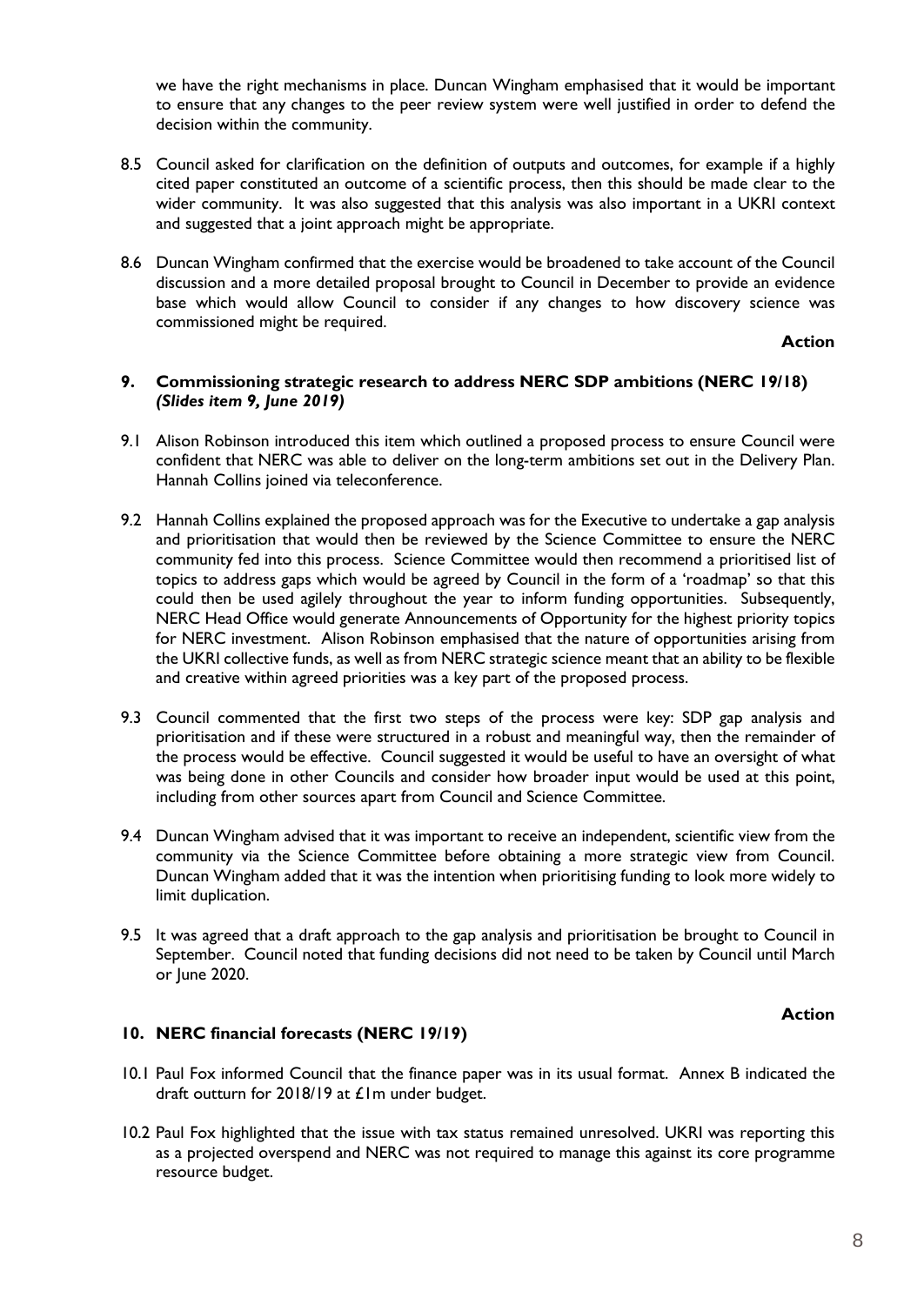10.3 Paul Fox provided an update on the GRO project which was seeking to establish CEH and NOC as independent charities. Permission had now been obtained from the Science Minister and permission from the Chief Secretary of Treasury was now awaited. The intention was to complete the parliamentary process by summer recess.

## **11. NERC top risks at May 2019 (NERC 19/20)**

- 11.1 Paul Fox explained that the format of the NERC top risks had been changed to reflect the UKRI format and the UKRI risk summary had also been provided at Annex B. Paul Fox explained that some risks had moved from the NERC register to the UKRI register to avoid any duplication of risks. The risks which had moved related to EU Exit Impact, recruitment and cyber security.
- 11.2 Council queried whether there was a risk in these issues only appearing on the UKRI register and suggested that, for example, cyber security should appear on both registers.
- 11.3 Duncan Wingham explained that moving a risk to the UKRI register did not necessarily mean that it was deleted from the NERC register as there were risks which required action by NERC. Ian Kenyon added there was potential to duplicate risks if Council felt this was necessary and that duplication was preferable to omission.
- 11.4 Duncan Wingham advised that the NERC Assurance Board had been established to help address concerns regarding the centralisation of the risk and assurance function in UKRI and that NAB should be invited to look in detail at the issue of risk duplication and report back to Council.

## **Action**

- 11.5 Paul Fox highlighted the risk associated with the Antarctic modernisation programme. It was now anticipated that the royal naming ceremony would take place in early September before the ship was handed over to BAS by Christmas. The ship was expected to enter service from October 2020.
- 11.6 Ian Kenyon commented that some of the risks listed on the registers were unlikely to be green until completed and that action plans should be explicit as to how a risk would be reduced.

### **12. Unconfirmed Minutes of the NERC Science Committee meeting: May 2019 (NERC 19/21)**

- 12.1 Angela Hatton updated Council on the first meeting of the NERC Science Committee held on 15- 16 May 2019.
- 12.2 Angela Hatton advised that Science Committee would discuss the highlight topics at their meeting in September and that a conflicts of interest policy would be produced to be circulated alongside the briefing information.
- 12.3 Angela Hatton explained that a mid-term review had taken place on the National Capability Science Multiple Centre (NCSMC) awards (previously known as the National Capability Long-Term Science Multiples (NCLSTM)) which resulted in all five awards meeting expectation with two of the Centres exceeding expectation in some areas. Constructive feedback was provided and Science Committee agreed that the model for the mid-term reviews was useful and it was suggested that this might be a useful model for reviewing larger strategic programmes in future. Duncan Wingham suggested that it might be useful to re-visit the constructive feedback provided in 12 months' time to ensure suggestions were implemented.

## **Action**

12.4 Duncan Wingham noted that the NCSMC funding was due for renewal in two years and it might be worth considering this when establishing our strategic priorities.

## **Action**